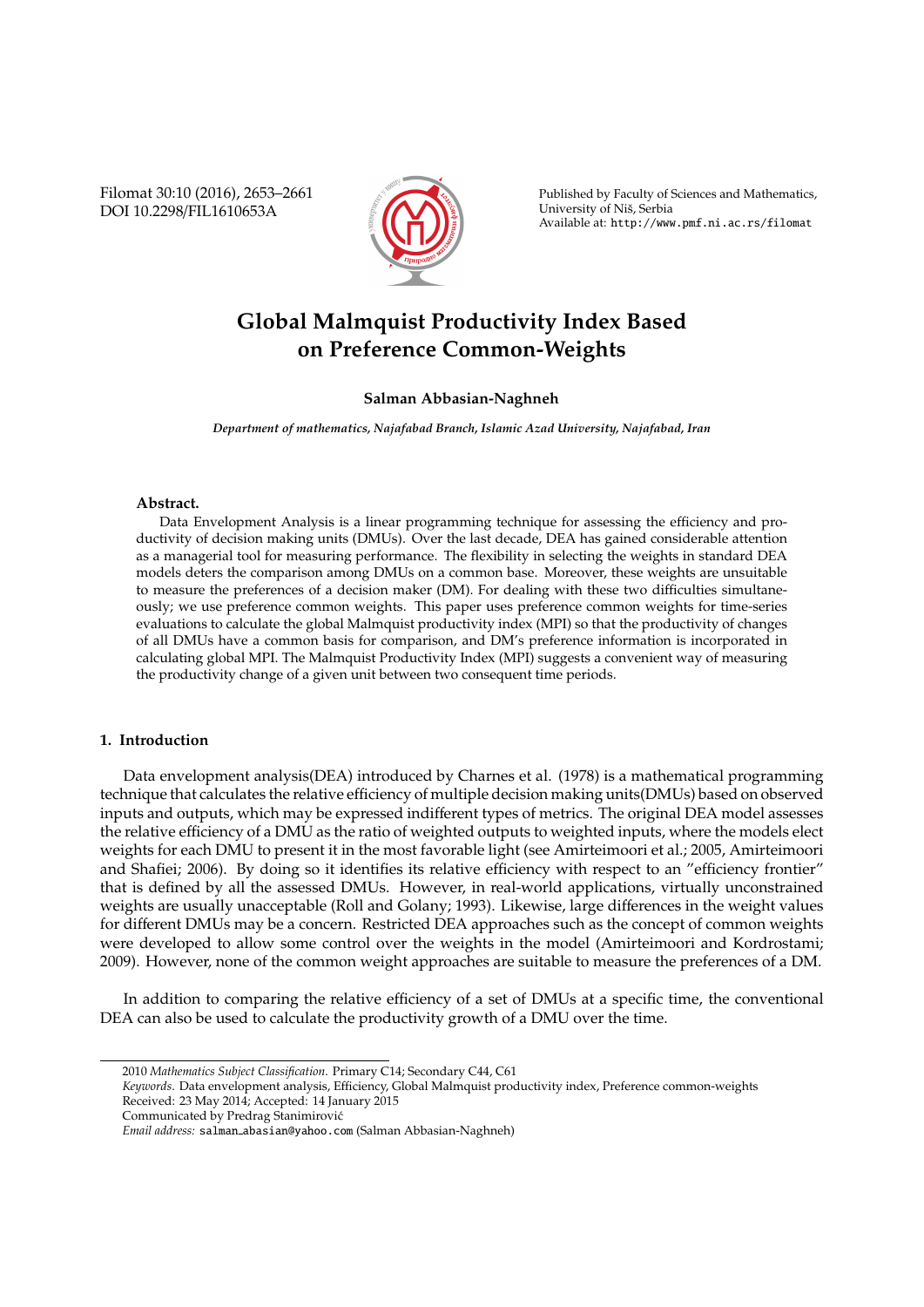The computation of productivity growth by efficiency measures was introduced by Caves et al. (1982) and developed by Nishimizu and Page (1982) and by Fre et al. (1994c), in the context of parametric and non-parametric efficiency measurement, respectively. The Fre et al. (1994c) approach has become known as the measurement of productivity of changes through Malmquist indices. The Malmquist index has been defined by using distance functions. The distance functions allow us to describe a multi-input, multi-output production technology without the need to specify the producer behavior (such as cost minimization or profit maximization). The non-parametric Malmquist approach has been applied mostly in the analysis of productivity growth, technical progress, and efficiency change at the firm level, for example, hospitals (Fre et al.,1989), pharmacies (Fre et al.,1992; Suyanto and Salim, 2013), electricity (Hjalmarssonan and Veiderpass, 1992), natural gas (Price and Weyman-Jones, 1996), mobile operators (Usero and Asimakopoulos, 2013), services sector (Lee, 2013), agriculture (Taminia et al., 2012), Chinese state enterprises (Zheng et al., 2003), Energy (Moroney, 1990), OECD countries (Yoruk and Zaim, 2005), Public Enterprise (Zaim and Taskin, 1997) and airports (Abbot and Wu, 2002). Fre et al. (1994b) also used this method to compare the productivity growth in the industrialized countries.

The objective of this paper is to design a Malmquist productivity index, which is based on a preference common-weights DEA model, such as the productivity change of all DMUs over time can be compared on a common basis, and the DM's preference information can be incorporated.

The rest of this paper is organized as follows: The idea of the preference common-weights DEA model based on DM's preference information proposed by Jahanshahloo et al. (2011) is reviewed in Section 2. The idea of common-weights based on DM's preference is extended to calculate the MPI in Section 3, and the global MPI proposed by Pastor and Lovell (2005) in Section 4. In Section 5, an example is designed for illustration. The article is sum up with conclusions and some suggestions given in Section 6.

## **2. Preference Common Weights in DEA**

Let each *DMU<sup>j</sup>* in the set of n DMUs be characterized by its input/output data collected into the row vector (*x<sup>j</sup>* , *yj*), where we expect all entries are nonnegative and at least one input and one output are positive. Each unit has m inputs and s outputs. Suppose *xij* denotes the consumed amount of the ith input measure and  $y_{ri}$  denotes the amount produced of the rth output measure by the jth DMU. The production possibility set (PPS) of most widely used DEA model, CCR (the proposed model by Charnes, Cooper and Rhodes; 1978) with constant returns to scale characteristic, is defined as semi-positive vectors  $(x,y)$  as follows:

$$
T_c = \{(x, y) | x \ge \sum_{j=1}^n \lambda_j x_j, y \ge \sum_{j=1}^n \lambda_j y_j, \lambda_j \ge 0, j = 1, 2, ..., n\}.
$$

Here, *lambda<sub>j</sub>* is the *j*th unknown decision variable for connecting inputs and outputs in the convex combination.

A subset of *T<sup>c</sup>* , consisting of the following set of input-output vectors:

 $EF = \left\{ \begin{matrix} x \\ y \end{matrix} \right\} \in T_c$  there is no  $\begin{matrix} \bar{x} \\ \bar{y} \end{matrix} \in T_c$  such that  $\begin{matrix} \bar{x} \\ \bar{y} \end{matrix} \geq \begin{matrix} -x \\ y \end{matrix}$  and  $\begin{matrix} \bar{x} \\ \bar{y} \end{matrix} \neq \begin{matrix} x \\ y \end{matrix} \right\}$  is referred to as "an efficiency frontier". Fre et al. (1994a) provide the following definition related to the return to scale (see Banker and Thrall; 1992) for an equivalent definition. The technology exhibits constant returns to scale (CRS) if  $\alpha T = T_i \alpha > 0$ ; it exhibits non-increasing returns to scale (NIRS) if  $\beta T \subseteq T_i 0 < \beta \leq 1$ ; it exhibits nondecreasing returns to scale (NDRS) if  $\gamma T \subseteq T$ ,  $\gamma \ge 1$  (or equivalently if  $T \subseteq \delta T$ ,  $0 < \delta \le 1$ ). On the basis of the above RTS definition, we say that a DMU exhibits decreasing returns to scale (DRS) if it exhibits NIRS but not CRS and increasing returns to scale (IRS) if it exhibits neither CRS nor DRS. Seiford and Zhu (1999) have proposed that the efficient frontier obtained by the CCR model exhibits CRS and the efficient frontier obtained by the BCC model exhibits variable returns to scale (VRS), i.e. IRS, CRS and DRS are all allowed in the BCC model.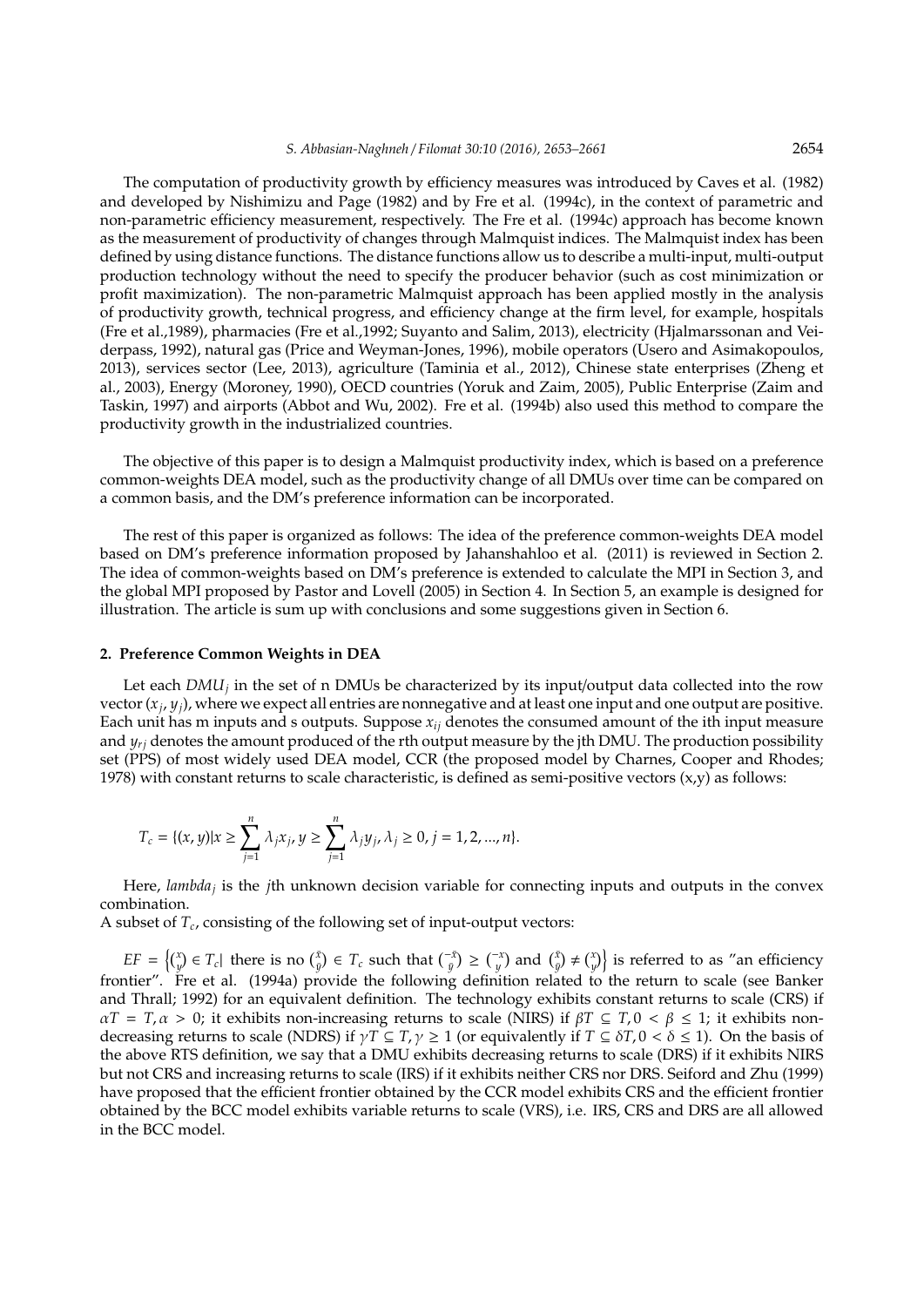Classical DEA models evaluate DMUs and specify reference points on the assumption that inputs have to be minimized, and outputs have to be maximized. However, based on this assumption, specification of reference points in DEA models could be expressed as an MOLP problem which their constraints are same as the constraints which define PPS of standard DEA models, but applied to minimization of input variables and maximization of output variables. Then, Jahanshahloo et al. (2011) proposed following MOLP model, which is intellectually consistent with the DEA philosophy, to obtain an efficient reference point for the virtual DMU (*x*, *y*):

$$
\max \ \{-x_1, -x_2, \dots, -x_m, y_1, y_2, \dots, y_p\} \ns.t. \ \ (x_1, x_2, \dots, x_m, y_1, y_2, \dots, y_p) \in T_c
$$
\n
$$
(1)
$$

When this model is solved by Zionts-Wallenius (1976) approach, a proper set of preference weights could be specified that reflect the relative degree of DM's underlying value structure about inputs and outputs. In other words, they produced a preference common weights and then efficiency score of *DMU<sup>j</sup>* , *j* = 1, 2, ..., *n*, can be obtained by using these common weights as  $E_j = \frac{\sum_{i=1}^{s} u_i^* y_{rj}}{\sum_{i=1}^{m} v_i^* x_{ij}}$ .

In Zionts-Wallenius (1976) a man-machine interactive mathematical programming method was presented for solving the multiple criteria problem involving a single decision maker. It was assumed that all decisionrelevant criteria or objective functions were concave functions to be maximized, and that the constraint set was convex. The overall utility function was assumed to be unknown explicitly to the decision maker, but was assumed to be implicitly a linear function, and more generally a concave function of the objective functions. To solve a problem involving multiple objectives the decision maker was requested to provide answers to yes and no questions regarding certain trade offs that he likes or dislikes.

#### **3. Preference Common Weights Malmquist Productivity Index (MPI)**

The MPI is a bilateral index that can be used to compare the production technology of two economies or the productivity change of one economy over time. It was introduced by Caves et al. (1982) that named it after Malmquist (1953), who proposed to construct quantity indices as ratios of distance functions for use in consumption analysis. MPI has a number of desirable features. It does not require input prices or output prices in their construction, which makes it particularly useful in situations in which prices are distorted or non-existent. It does not require a behavioral assumption such as cost minimization or profit maximization, which makes it useful in situations in which producers' objectives differ, either are unknown or are unachieved. Besides, the MPI is easy to compute, as Färe et al. (1992) have demonstrated, and its various decompositions provide insight into the sources of productivity change. A functional representation of production technology is provided by the following input distance function:

$$
D(x_0, y_0) = \inf \{ \theta | (\theta x_k, y_k) \in PPS \}
$$
\n<sup>(2)</sup>

This function, gives us the efficiency score of the unit  $o \in \{1, 2, ..., n\}$  relative to other units. Model (2) has not the measurability of efficiency changes in two different times. Fare et al. (1994b) showed that it is possible to decompose the Malmquist productivity index into two components: an index of the change in efficiency and an index of technological change. We need to solve four linear programming models to calculate Malmquist index.

$$
D_{k}^{t}(x_{k}^{t}, y_{k}^{t}) = Min \theta
$$
  
s.t. 
$$
\sum_{j=1}^{n} \lambda_{j} x_{ij}^{t} \leq \theta x_{ik}^{t}, \quad i = 1, 2, ..., m,
$$

$$
\sum_{j=1}^{n} \lambda_{j} y_{rj}^{t} \geq y_{rk}^{t}, \quad r = 1, 2, ..., s,
$$

$$
\lambda_{j} \geq 0 \quad j = 1, 2, ..., n.
$$

$$
(3)
$$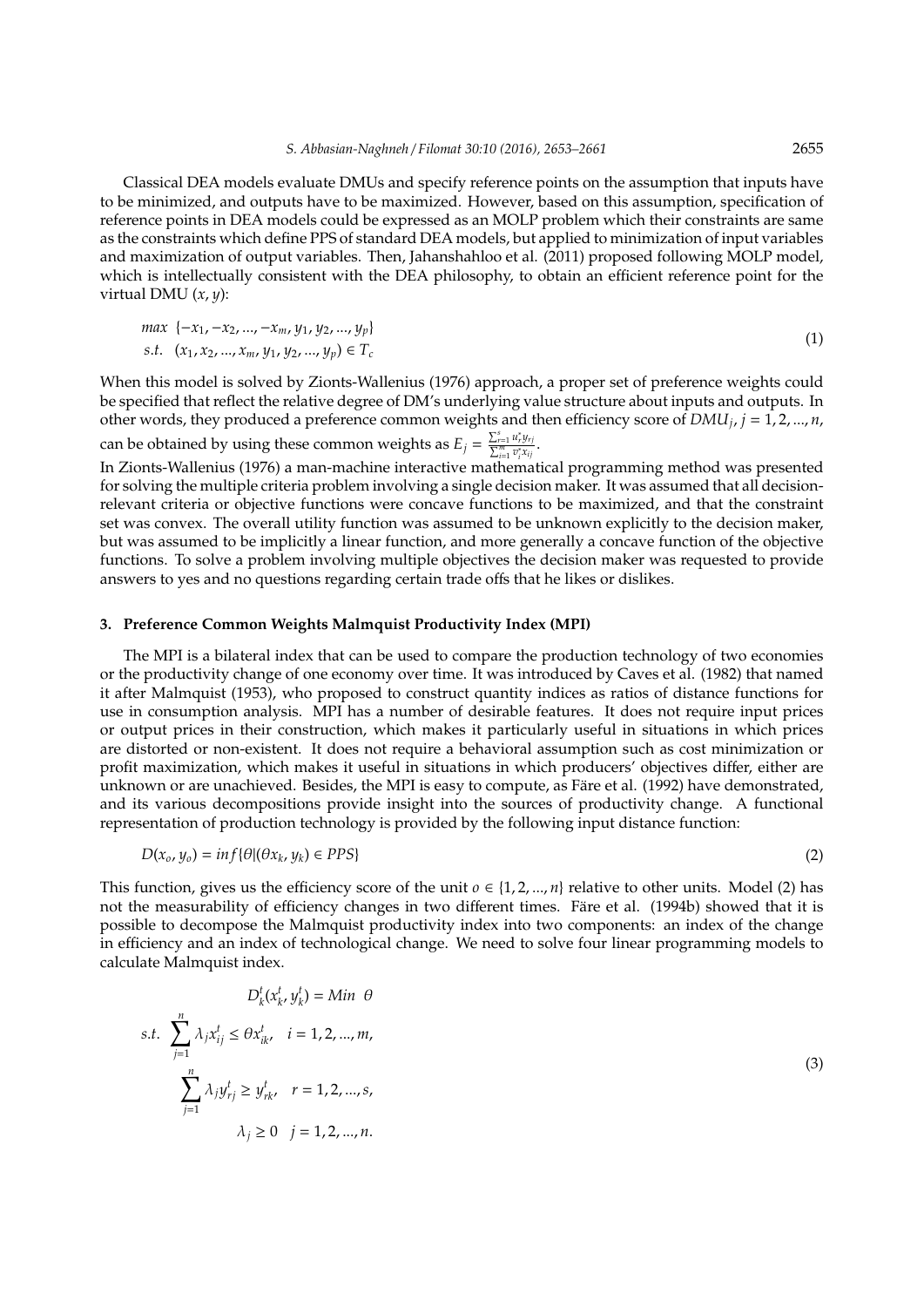Which  $D_k^t(x_k^t, y_k^t)$  is the efficiency score of  $DMI_k$  in the time of *t* and by putting  $t+1$  instead of *t* in the model (3), the efficiency score of *DMU<sub>k</sub>* in time  $t + 1$  show by  $D_k^{t+1} = (x_k^{t+1}, y_k^{t+1})$  is attainable. We can calculate the efficiency score of  $DMU_k$  in time  $t + 1$  based on the frontier in time  $t$ ,  $D_k^t = (x_k^{t+1}, y_k^{t+1})$ , from the model (4):

$$
D_{k}^{t}(x_{k}^{t+1}, y_{k}^{t+1}) = Min \theta
$$
  
s.t. 
$$
\sum_{j=1}^{n} \lambda_{j}x_{ij}^{t} \leq x_{ik}^{t+1}, i = 1, 2, ..., m
$$
  

$$
\sum_{j=1}^{n} \lambda_{j}y_{rj}^{t} \geq y_{rk}^{t+1}, r = 1, 2, ..., s
$$
  

$$
\lambda_{j} \geq 0 \quad j = 1, 2, ..., n
$$
 (4)

Where  $(x_{k'}^t y_k^t)$  and  $(x_k^{t+1}, y_k^{t+1})$  are inputs/outputs components of  $DMI_k$  in the time t and next time,  $t+1$ , respectively.

We can calculate the efficiency score of  $DMU_k$  in the time *t* based on the frontier in time  $t + 1$ ,  $D_k^{t+1}(x_k^t, y_k^t)$ , by replacement of *t* and  $t + 1$ . Sueyoshi (1998) introduced growth index for two times, t and  $t+1$  as the efficiency score of the consideration unit in the time t+1 based on production technology in time t. Malmquist productivity index (MPI) based on the idea of Cave et al. (1982) is equal to the growth index divided by the efficiency score of the current time. In general, we solve the following linear programming in which is dual of model (4) for computation the growth index of *k*th unit in the time *t* + 1 based on production technology in time *t*:

$$
D_{k}^{t}(x_{k}^{t+1}, y_{k}^{t+1}) = Max \sum_{r=1}^{s} u_{r}y_{rk}^{t+1}
$$
  
s.t. 
$$
\sum_{i=1}^{m} v_{i}x_{ik}^{t+1} = 1
$$
  

$$
\sum_{r=1}^{s} u_{r}y_{rj}^{t} - \sum_{i=1}^{m} v_{i}x_{ij}^{t} \le 0 \quad j = 1, 2, ..., n
$$
  

$$
u_{r} \ge 0 \qquad r = 1, 2, ..., s
$$
  

$$
v_{i} \ge 0 \qquad i = 1, 2, ..., m
$$

Notice that growth index can be greater than one. Thus, MPI provided by Cave et al. (1982), which is displayed with the sign of *MPICCD* is equal to:

$$
MPI^{CCD} = \frac{D_k^t(x_k^{t+1}, y_k^{t+1})}{D_k^t(x_k^t, y_k^t)}
$$

Where  $D_k^t(x_k^t, y_k^t)$  is the calculated efficiency score from model (3).

Since the weights used for calculating  $D_k^t(x_k^{t+1}, y_k^{t+1})$  and  $D_k^t(x_k^t, y_k^t)$  are different, the MPI, which is the ratio of  $D_k^t(x_k^{t+1}, y_k^{t+1})$  to  $D_k^t(x_k^t, y_k^t)$ , is not calculated on the same basis. Now, we calculate MPI by the ratio *k k k k k k* of  $D_k^{t+1}(x_k^{t+1}, y_k^{t+1})$  to  $D_k^{t+1}(x_{k'}^t, y_k^t)$  and we show it as  $\widetilde{MPI}^{CCD}$ . To sum up  $MPI^{CCD}$  calculation is based on production technology of the period t and  $\widetilde{MPI}^{\text{CCD}}$  calculation is based on production technology during *t* + 1. We see that both indexes ( $\widetilde{MPI}^{\text{CCD}}$  and  $MPI^{\text{CCD}}$ ) compare (*x*<sup>*t*</sup></sup>)  $y_k^{\left(t+1\right)}, y_k^{\left(t+1\right)}$  $\mathbf{f}_k(t+1)$  ) to  $(x_k^t, y_k^t)$ , but they use different benchmarks. In order to provide the same basis for a consistent comparison and to incorporate preference information in DEA, the preference common-weights (PCW) introduced in section 2 can be applied. Since these preference common weights have this merit that DM preferences are considered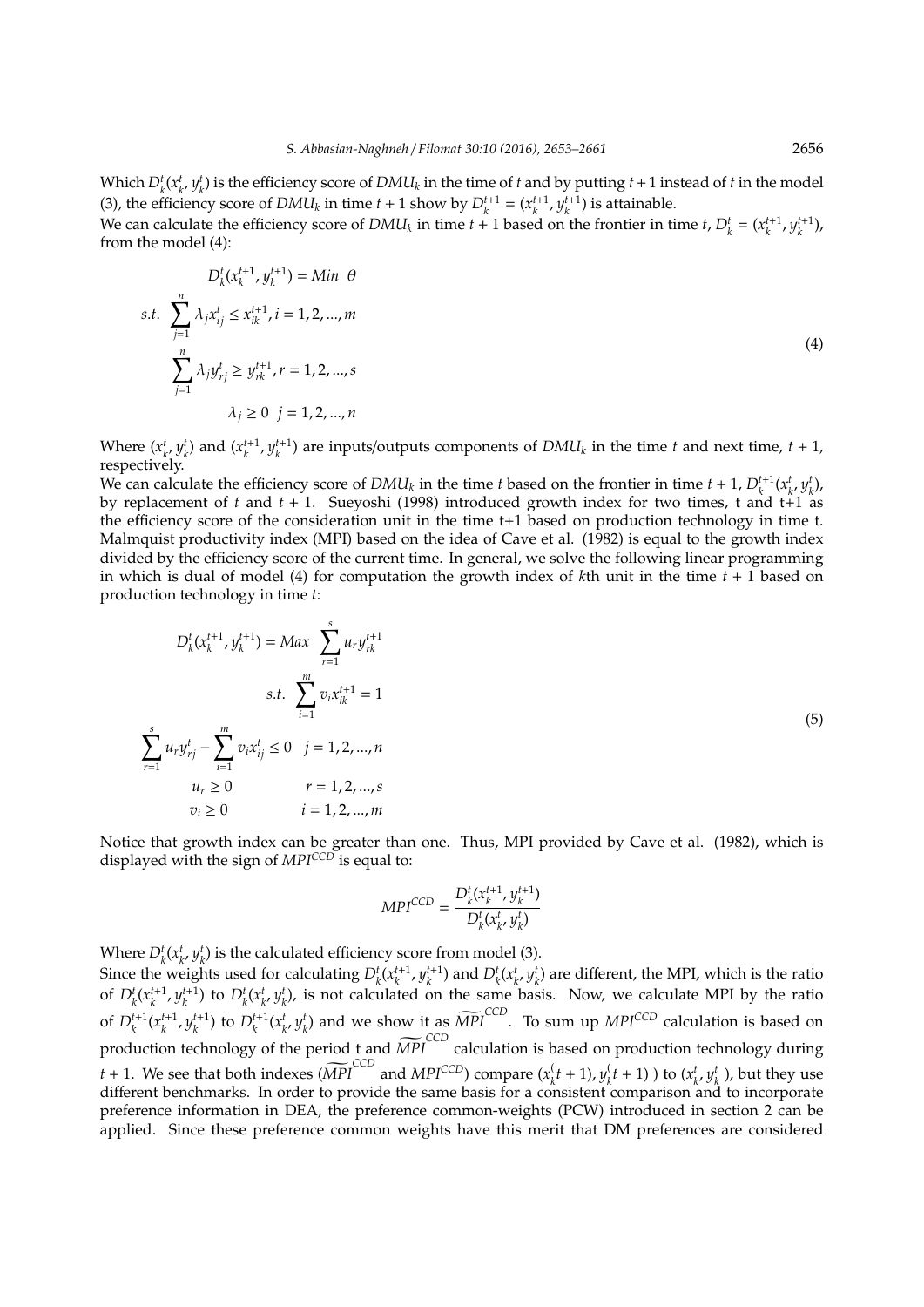for obtaining common weights; we call this index as preference common-weights MPI. We use PCW for obtaining growth index and then MPI. To sum up, the procedure is to apply model (1) to find the PCW  $(u^*, v^*)$  primarily and then, the efficiency of  $DMI_k$  at the current time is calculated as:

$$
E_k^{PCW} = \sum_{r=1}^s u_r^* y_{rk}^t / \sum_{i=1}^m v_i^* x_{ik}^t
$$

And the growth index is calculated as:

$$
\widetilde{E_k}^{PCW} = \sum_{r=1}^{s} u_r^* y_{rk}^{t+1} / \sum_{i=1}^{m} v_i^* x_{ik}^{t+1}
$$

and finally, we get MPI based on preference common weights for *DMU<sup>k</sup>* from the following ratio:

$$
MPI^{PCW} = \frac{\widetilde{E_k}^{PCW}}{E_k^{PCW}}
$$

#### **4. Global Malmquist Productivity Index (global MPI)**

Consider n DMUs ( $DMU_j$ , *j* = 1, 2, ..., *n*) and *t* = 1, 2, ..., *T* time periods. Each DMU consume inputs*X*  $\in$  $R_+^m$  to produce outputs  $Y \in R_+^s$ , we define two PPS. A contemporaneous PPS is defined as  $T_c^t = \{(x^t, y^t) | x^t \text{ can produce } y^t\}$ for  $t = 1, 2, ..., T$ . A global PPS is defined as  $T_c^G = conv\{T_c^1, ..., T_c^T\}$ . The subscript *c* indicates that both PPSs satisfy constant return to scale. Conv is abbreviation of convex set produced by  $T_c^1 \cup ... \cup T_c^T$ . A contemporaneous Malmquist productivity index is defined on  $T_c^s$  for  $DMI_k$  as:

$$
MPI^s = \frac{D_k^s(x_k^{t+1}, y_k^{t+1})}{D_k^s(x_{k'}^t, y_k^t)} \quad s = t, t+1.
$$
\n<sup>(6)</sup>

Since  $MPI<sup>t</sup> \neq MPI<sup>t+1</sup>$  without restrictions on the two PPSs, in order to avoid choosing an arbitrary benchmark, Färe et al. (1989) specified the contemporaneous MPI as the geometric mean form as:

$$
MPI^{FCNZ} = (MPI^t \times MPI^{t+1})^{\frac{1}{2}} = ((\frac{D_k^t(x_k^{t+1}, y_k^{t+1})}{D_k^t(x_k^t, y_k^t)}) \times (\frac{D_k^{t+1}(x_k^{t+1}, y_k^{t+1})}{D_k^{t+1}(x_k^t, y_k^t)})^{\frac{1}{2}} \tag{7}
$$

The *MPIFGNZ* solves the disparity problem of using different base times in measuring productivity changes. However, it is not circular (Pastor and Lovell; 2005). Considering that, Pastor and Lovell (2005) proposed a global MPI which uses the data of all DMUs at all times to construct the frontier for calculating the MPI. A global Malmquist productivity index for  $DMU_k$  is defined on  $T_c^G$  as:

$$
MPI^{G} = \frac{D_k^{G}(x_k^{t+1}, y_k^{t+1})}{D_k^{G}(x_k^{t}, y_k^{t})}
$$
\n(8)

Where the input distance functions  $D_k^G(x, y) = min\{\theta | (\theta x_k, y_k) \in T_c^G\}$ 

To get the preference global Malmquist productivity index, at first, we calculate the preference common weight for all DMUs at all times. In other words, if we have n units and T times, we compute preference common weight for *nT* units. Suppose that we use the same weights such as *v* ∗  $u_r^*$  and  $u_r^*$  for calculating the efficiency of all units in all times that these are the preference common weights, we can obtain the global MPI based on PCW for  $DMI_k$  between period  $t$  and  $t + 1$  as follows:

$$
GMPI^{PCW} = \frac{\sum_{r=1}^{s} u_r^* y_{rk}^{t+1} / \sum_{i=1}^{m} v_i^* x_{ik}^{t+1}}{\sum_{r=1}^{s} u_r^* y_{rk}^t / \sum_{i=1}^{m} v_i^* x_{ik}^t}
$$
(9)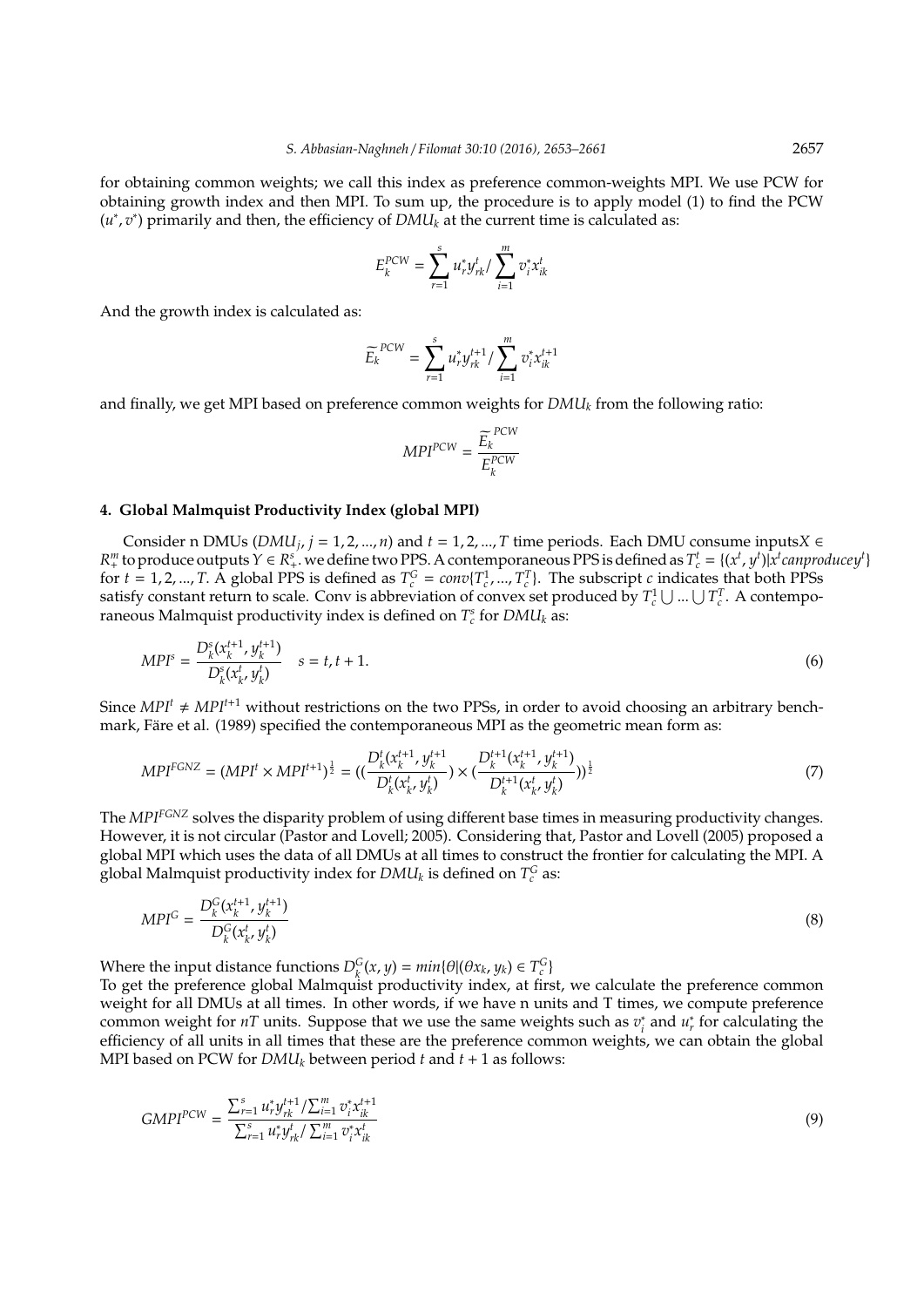# **5. An Illustrative Example**

In the current paper, we employ the Malmquist productivity index for evaluating 25 bank branches for two period times by using the methodology developed above. This section describes the data and results. Table 1 shows inputs and outputs of these banks at time period t and Table 2 shows inputs and outputs of these banks at time period t+1. Each bank contains four inputs and four outputs.

|                |                |                | DEA Inputs | <b>DEA</b> Outputs |                |                |         |            |
|----------------|----------------|----------------|------------|--------------------|----------------|----------------|---------|------------|
| Bank NO.       | I <sub>1</sub> | I <sub>2</sub> | $I_3$      | $I_4$              | O <sub>1</sub> | O <sub>2</sub> | $O_3$   | $O_4$      |
| 1              | 9.38           | 34.33          | 3143       | $\overline{1}$     | 782449         | 250068         | 833004  | 101067.81  |
| $\overline{c}$ | 143.03         | 171.31         | 15747      | 31                 | 652125         | 31068          | 338152  | 91873.74   |
| 3              | 1580.38        | 466.93         | 221300     | 51                 | 4040385        | 701735         | 2424385 | 437267.97  |
| $\frac{4}{5}$  | 735.84         | 513.55         | 252217     | 51                 | 3409633        | 428514         | 2677324 | 1646423.34 |
|                | 53.44          | 340.92         | 71071      | 45                 | 1224900        | 256802         | 1367283 | 379950.67  |
| 6              | 2535.54        | 254.98         | 43010      | 35                 | 2156648        | 293247         | 2920857 | 1169735.81 |
| $\overline{7}$ | 1139.39        | 394.01         | 61841      | 45                 | 3809482        | 374144         | 1665672 | 308032.42  |
| $\,$ 8 $\,$    | 4660.1         | 461.67         | 155558     | 51                 | 3644455        | 1962969        | 4118313 | 834094.56  |
| 9              | 848.66         | 266.95         | 48677      | 48                 | 799361         | 72616          | 574892  | 168866.35  |
| 10             | 0.99           | 141.63         | 18366      | 34                 | 405501         | 12942          | 108368  | 35236.01   |
| 11             | 798.5          | 720.61         | 40157      | 141                | 2625840        | 106282         | 685899  | 221782.3   |
| 12             | 303.31         | 502.46         | 36920      | 98                 | 1052064        | 35297          | 548749  | 149980.8   |
| 13             | 3.45           | 27.65          | 1146       | 6                  | 43683          | 32492          | 5688    | 1415.17    |
| 14             | 51.1           | 182.14         | 15419      | 45                 | 428114         | 16377          | 139570  | 41807.41   |
| 15             | 0.9            | 182.6          | 20131      | 48                 | 339768         | 18213          | 164653  | 51807.24   |
| 16             | 839.56         | 666.05         | 83938      | 144                | 1874197        | 133063         | 1125711 | 475364.41  |
| 17             | 0.48           | 129.13         | 14954      | 33                 | 259330         | 8657           | 162732  | 74421.66   |
| 18             | 0.11           | 44.09          | 11139      | 14                 | 143857         | 4894           | 149931  | 55683.43   |
| 19             | 807.95         | 408.53         | 124600     | 89                 | 1094242        | 85205          | 642039  | 246534.15  |
| 20             | 113.99         | 104.74         | 16822      | 28                 | 259817         | 14174          | 201210  | 93034.64   |
| 21             | 29.42          | 147.54         | 18932      | 34                 | 312741         | 20805          | 166018  | 57174.19   |
| 22             | 53.31          | 144.14         | 29997      | 30                 | 282343         | 14441          | 264833  | 95249.99   |
| 23             | 71.81          | 409.25         | 27173      | 97                 | 807147         | 25803          | 501600  | 166854.03  |
| 24             | 423.58         | 446.41         | 46793      | 80                 | 935800         | 62753          | 608261  | 179386.4   |
| 25             | 4.74           | 127.53         | 14612      | 30                 | 247707         | 6882           | 167085  | 59788      |

Table 1: The data for 25 bank branches at time t

Table 2: The data for 25 bank branches at time t+1

|                         | <b>DEA</b> Inputs |                |        | <b>DEA</b> Outputs |                |                |         |            |
|-------------------------|-------------------|----------------|--------|--------------------|----------------|----------------|---------|------------|
| Bank NO.                | I <sub>1</sub>    | I <sub>2</sub> | $I_3$  | $I_4$              | O <sub>1</sub> | O <sub>2</sub> | $O_3$   | $O_4$      |
| 1                       | 5482.32           | 33.17          | 3076   | $\mathbf{1}$       | 831750         | 268098         | 841725  | 177390.52  |
| $\overline{2}$          | 5451.58           | 169.88         | 17066  | 31                 | 640258         | 33730          | 344091  | 97519.48   |
| 3                       | 50633.58          | 464.89         | 217878 | 51                 | 3936051        | 664068         | 2204346 | 482360.32  |
| $\overline{\mathbf{4}}$ | 39453.29          | 513.04         | 252499 | 51                 | 3394752        | 593271         | 3127005 | 1686407.04 |
| 5                       | 10866.91          | 337.57         | 53427  | 45                 | 1263973        | 323971         | 1412098 | 416052.9   |
| 6                       | 29019.68          | 253.03         | 42722  | 35                 | 2280451        | 409819         | 3130137 | 1267167.57 |
| 7                       | 54914.42          | 395.71         | 61056  | 45                 | 3911839        | 464597         | 1665863 | 318207.37  |
| 8                       | 36562.67          | 463.52         | 162910 | 51                 | 3531637        | 1881242        | 4202924 | 867748.67  |
| 9                       | 8048.46           | 267.71         | 49346  | 48                 | 805613         | 74521          | 574680  | 176427.9   |
| 10                      | 2873.84           | 142.47         | 18292  | 34                 | 399133         | 13851          | 109991  | 38641.25   |
| 11                      | 33378.11          | 717.97         | 40561  | 141                | 2625625        | 142700         | 694756  | 236595.05  |
| 12                      | 12108.04          | 502.29         | 37421  | 98                 | 1052391        | 41562          | 552447  | 161991.54  |
| 13                      | 267.45            | 26.96          | 1186   | 6                  | 43451          | 51626          | 5689    | 1598.71    |
| 14                      | 4115.57           | 181.66         | 15683  | 45                 | 430320         | 23988          | 145108  | 43628.7    |
| 15                      | 3489.83           | 183.46         | 19280  | 48                 | 347016         | 17777          | 166013  | 54738.66   |
| 16                      | 25014.61          | 668.66         | 84489  | 144                | 1896021        | 165423         | 1139098 | 499387.48  |
| 17                      | 2106.56           | 129.02         | 14870  | 33                 | 251780         | 11561          | 172155  | 78340.49   |
| 18                      | 2116.09           | 44.33          | 10767  | 14                 | 147085         | 4910           | 156281  | 58630.32   |
| 19                      | 10539             | 409.08         | 127439 | 89                 | 1098750        | 84289          | 649153  | 261217.3   |
| 20                      | 1878.5            | 104.28         | 28090  | 28                 | 258167         | 15995          | 198100  | 97676.95   |
| 21                      | 2359.89           | 146.72         | 19663  | 34                 | 315388         | 23664          | 172966  | 61480.53   |
| 22                      | 3208.41           | 142.54         | 31008  | 30                 | 283296         | 14941          | 266099  | 100696.8   |
| 23                      | 5888.53           | 408.59         | 29186  | 97                 | 805940         | 27801          | 511579  | 180677.36  |
| 24                      | 8930.22           | 444.15         | 47296  | 80                 | 942343         | 66846          | 629729  | 195533.16  |
| 25                      | 1821.29           | 128.71         | 15341  | 30                 | 245357         | 8563           | 175931  | 63273.62   |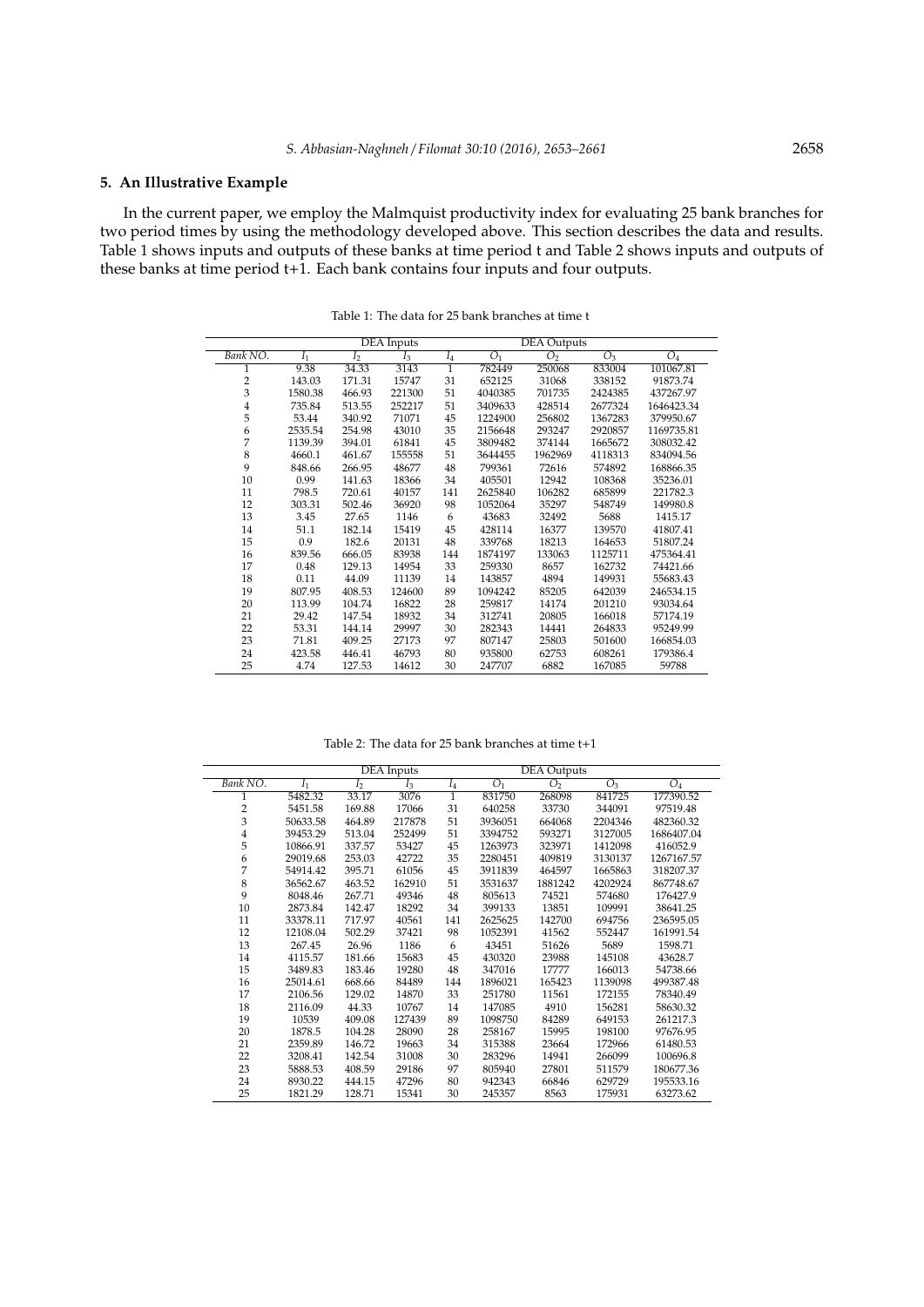|                |               | CCD base t |            | PCW base t   |          | PCW global |              |
|----------------|---------------|------------|------------|--------------|----------|------------|--------------|
| Bank NO.       | $Ef$ ficiency | Growth I   | <b>MPI</b> | Efficiency   | Growth I | <b>MPI</b> | $GMPI^{PCW}$ |
|                |               | 1.8070     | 1.8070     | 0.9225       | 0.9037   | 0.9796     | 1.3529       |
| $\overline{c}$ | 0.6343        | 0.1936     | 0.3052     | 0.7043       | 0.6570   | 0.9328     | 0.4536       |
| 3              | 0.3797        | 0.3715     | 0.9784     | 0.4235       | 0.3920   | 0.9256     | 0.3657       |
| 4              | 1             | 0.8193     | 0.8193     | 0.9123       | 0.8978   | 0.9841     | 1.0023       |
| 5              | 0.5212        | 0.3043     | 0.5838     | 0.5934       | 0.5560   | 0.9370     | 0.7894       |
| 6              | 1             | 1.1116     | 1.1116     | 0.8763       | 0.8421   | 0.9610     | 1.1234       |
| 7              | 0.4107        | 0.4337     | 1.0560     | 0.4511       | 0.4367   | 0.9681     | 0.9566       |
| 8              | 0.6017        | 0.6045     | 1.0047     | $\mathbf{1}$ | 0.9231   | 0.9231     | 1.2453       |
| 9              | 0.1835        | 0.1807     | 0.9847     | 0.4341       | 0.2560   | 0.5897     | 1.1314       |
| 10             | 1             | 0.1229     | 0.1229     | 0.9536       | 0.8954   | 0.9390     | 0.4536       |
| 11             | 0.2627        | 1.2292     | 4.6791     | 0.3017       | 0.2960   | 0.9811     | 2.2425       |
| 12             | 0.1263        | 0.4715     | 3.7332     | 0.2560       | 0.2432   | 0.9500     | 1.3564       |
| 13             | 1             | 1.6295     | 1.6295     | 0.9430       | 0.9065   | 0.9613     | 0.8743       |
| 14             | 0.1115        | 0.9330     | 8.3677     | 0.4510       | 0.4123   | 0.9142     | 1.9879       |
| 15             | 1             | 0.0927     | 0.0927     | 0.8950       | 0.8256   | 0.9225     | 0.7643       |
| 16             | 0.2290        | 0.4261     | 1.8607     | 0.3541       | 0.3245   | 0.9164     | 0.9789       |
| 17             | 1             | 1.0317     | 1.0317     | 0.9672       | 0.9089   | 0.9397     | 1.3245       |
| 18             | 0.4358        | 0.3923     | 0.9002     | 0.5225       | 0.5036   | 0.9633     | 1.0045       |
| 19             | 0.4703        | 0.2068     | 0.4397     | 0.4156       | 0.3980   | 0.9577     | 0.9870       |
| 20             | 0.7445        | 0.2196     | 0.2950     | 0.4970       | 0.4786   | 0.9630     | 0.6787       |
| 21             | 0.1581        | 0.5248     | 3.3194     | 0.2154       | 0.2011   | 0.9336     | 1.5643       |
| 22             | 0.2245        | 0.1675     | 0.7461     | 0.2378       | 0.2032   | 0.8544     | 0.9521       |
| 23             | 0.2115        | 0.5507     | 2.6038     | 0.5690       | 0.5221   | 0.9176     | 1.3784       |
| 24             | 0.1314        | 0.3974     | 3.0244     | 0.4233       | 0.4102   | 0.9691     | 1.2536       |
| 25             | 0.9484        | 0.3190     | 0.3364     | 0.9730       | 0.9341   | 0.9600     | 0.8721       |
| Average        | 0.5514        | 0.5816     | 1.6736     | 0.6117       | 0.5731   | 0.8929     | 0.8440       |

Table 3: Three forms of MPI for the Bank case

The efficiencies of the twenty five branches, under constant returns-to- scale, were calculated; the results are presented in the second column of Table 3. Seven banks are efficient. The growth indexes of the all branches were calculated by applying Model (4); the results are presented in the third column of Table 3.

The ratio of the growth index to the efficiency is the *MPICCD* and is shown in the fourth column of Table 3. where thirteen have a value  $> 1$  and twelve have a value  $< 1$ , with an average MPI of 1.6736. Therefore, based on the conventional MPI, we concluded that, in general, time *t* + 1 had resulted in an improvement in performance. As discussed in the preceding sections, the efficiency and growth index of a DMU may have been calculated by using different frontier facets. It is inappropriate to use these numbers for comparison. To make them comparable and incorporate DM's preference information, the idea of the preference common-weights MPI be used. By applying Model (1), a single-facet frontier using time *t* as the .<br>base time is constructed. (*u*\*, *v*\*) is gradient vector of this supporting hyperplan. The efficiencies and growth indexes of the twenty five branches are calculated as it was presented in the sixth and seventh columns of Table 3, respectively. The ratio, which is the *MPIPCW*, is presented in the seventh column. None of the ratios are greater than one, a result different from that obtained by conventional MPI shown in the fourth column. This indicates that the conventional *MPICCD* may produce unreliable results. The results in the fourth and seventh columns of Table 3 are both measures of the MPI. They both use time t as the base time. The only difference is that the former applied the conventional piecewise frontier DEA while the latter used a single-facet frontier DEA to calculate the efficiency and growth index. Obviously, if the base time is changed during time *t* + 1, the results would be different. Following the discussion of the preceding sections, the single- facet global MPI was calculated for each branch. The corresponding *GMPIsPCW* are listed in the last column. The numbers in parentheses are their ranks. Regarding the performance improvement, the values in the last column of Table 3 present that thirteen branches, have an MPI of  $> 1$  and twelve branches,  $< 1$ . The average MPI of the twenty five branches is 0.8440. Hence, in general, the performances of the twenty five branches have declined during time *t* + 1. The conventional *MPIsCCD* in column four of Table 3 present that *DMU*1, *DMU*6, *DMU*7, *DMU*8, *DMU*11, *DMU*12, *DMU*13, *DMU*14, *DMU*16, *DMU*17, *DMU*21, *DMU*<sup>23</sup> and *DMU*<sup>24</sup> have improved and that other DMUs have declined after the reorganization. Seventeen branches have the same direction of productivity change measured by the two methods. The results are similar,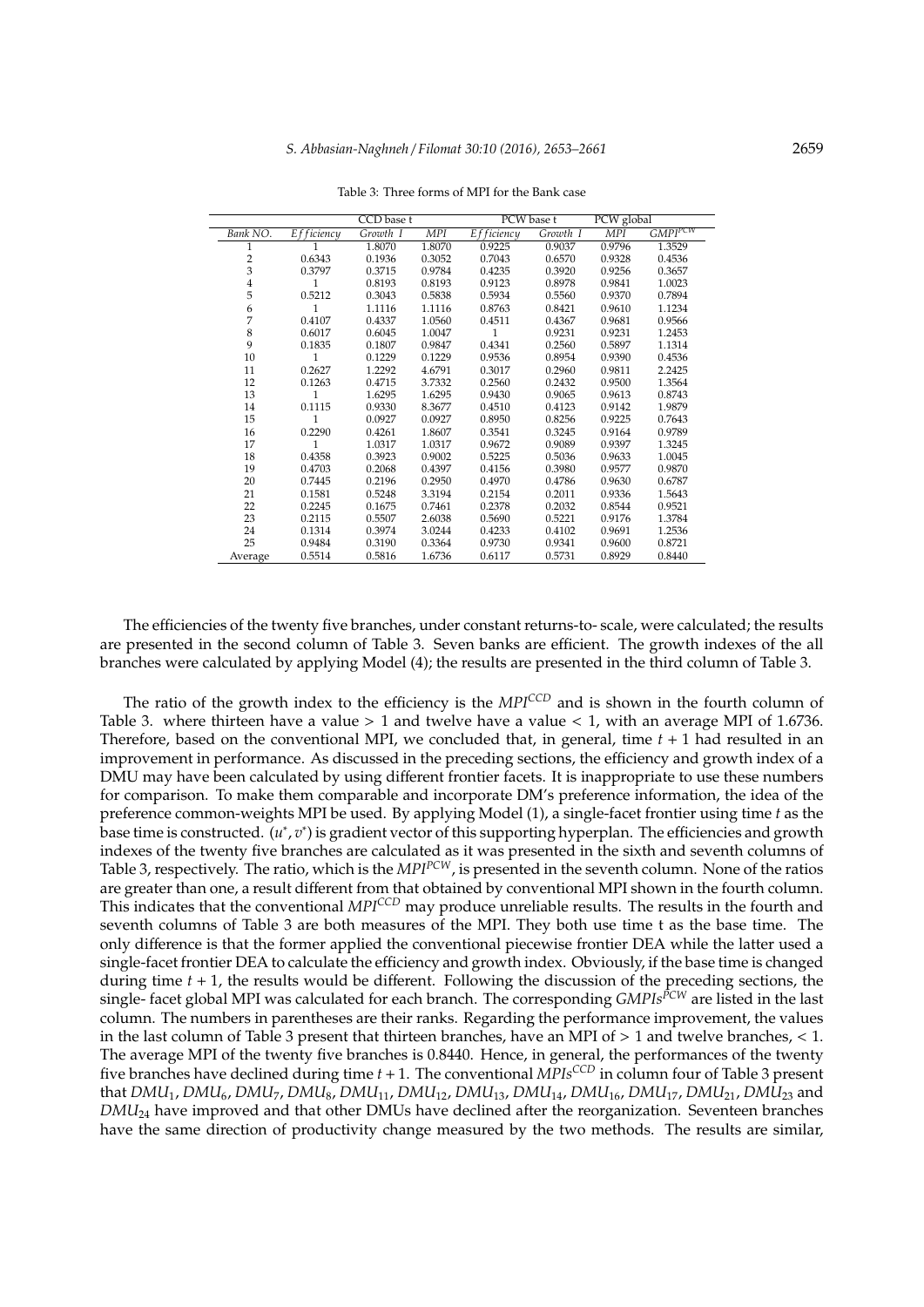although those from the preference common-weights global MPI are more reliable. This case shows that allowing the MPI of a DMU at different times to be calculated using different frontier facets may produce misleading results. Even if a common single-facet frontier is used, the results may not be reliable if the base time is not selected properly. The global MPI of Pastor and Lovell (2005) combined with the concept of a single-facet frontier is suitable for measuring productivity changes.

## **6. Conclusion**

MPI is used for time series evaluation that compares a DMU with itself at different time points. For time series evaluation with DEA, due to differences of the frontier facet used for calculating the index, the results from all DMUs are not comparable. To provide a common basis for comparison, this paper has adopted a single-facet frontier and all DMUs refer to the same frontier in calculating the index. The single-facet frontier is obtained by introducing an MOLP model which its objective functions are input/output variables subject to the defining constraints of production possibility set (PPS) in standard DEA models. Then by using the so-called Zionts-Wallenius approach, we aid DM in searching for the most preferred solution. A special feature of using this method is generating objective's weights as the DM's underlying value structure about objectives. In other words, considering the structure of objective functions of the proposed MOLP model, these weights be considered as the preference weights produced based on the DM's underlying value structure about inputs/outputs. Using these input/output weights, we introduce a hyperplane which all DMUs can be evaluated in common base. An example has showed that using the conventional piecewise frontier to calculate the MPI produce misleading results. The preference common-weights DEA model, on the other hand, produced reliable results. Moreover, the efficiencies and MPIs of all DMUs are comparable, and can thus be used for ranking. The case of bank branches in time *t* and *t*+1 is consistent with this example. The preference common-weights MPI using time *t* as the base time produced a result which is opposite to that obtained from the conventional  $MPI^{CCD}$ . That is, the performance of the branches during time  $t + 1$ actually became worse. Interestingly, the preference common-weights global MPI approach produced a result similar to that obtained by conventional *MPICCD*, in that most branches showed an improvement in performance. This similarity is a coincidence. In order to obtain persuasive and reliable results, the preference common-weights global MPI is recommended. The cross-sectional evaluation identifies DMUs with satisfactory performance in a group of DMUs and the time-series evaluation judges whether a DMU is performing better than before. When these two types of comparison are conducted together, DMUs with satisfactory performance relative to others that are actually declining overtime can be detected. A DMU must perform not only better than others at the same time, but also more efficient than itself at different time points.

Recently, the DEA approach has been extended to measure the efficiency of systems composed of two stages (Cook et al; 2009) and of dynamic systems where the same process appears repeatedly (Tone and Tsutsui; 2010) and for a semi-oriented radial measure (SORM) to deal with negative data (Emrouznejad et al. 2010). How to apply the concept of preference common-weights MPI to these systems is a topic for future research. Although the discussion in this paper was for cases of constant returns-to-scale, the idea is readily applicable to variable returns-to-scale. In that case, the various kinds of decomposition of MPI reported in the literature can be explored.

#### **References**

- [1] Abbot, M., Wu, S., (2002). Total factor productivity and efficiency of Australian airports. The Australian Economic Review, 35(3), 244-260.
- [2] Amirteimoori, A., Jahanshahloo, G.R., Kordrostami, S., (2005). Ranking of decision making units in data envelopment analysis: A distance-based approach, Applied Mathematics and Computation, 171(1), 122-135.
- [3] Amirteimoori, A., Kordrostami, s., (2009). Common weights determination in data envelopment analysis, Iranian Journal of Optimization, 1, 199-210.
- [4] Amirteimoori, A., Shafiei, M., (2006). Measuring the efficiency of interdependent decision making sub-units in DEA, Applied Mathematics and Computation, 173(2), 847-855.
- [5] Banker, R.D., Thrall, R.M., (1992). Estimation of returns to scale using data envelopment analysis, European Journal of Operational Research, 62,74-84.